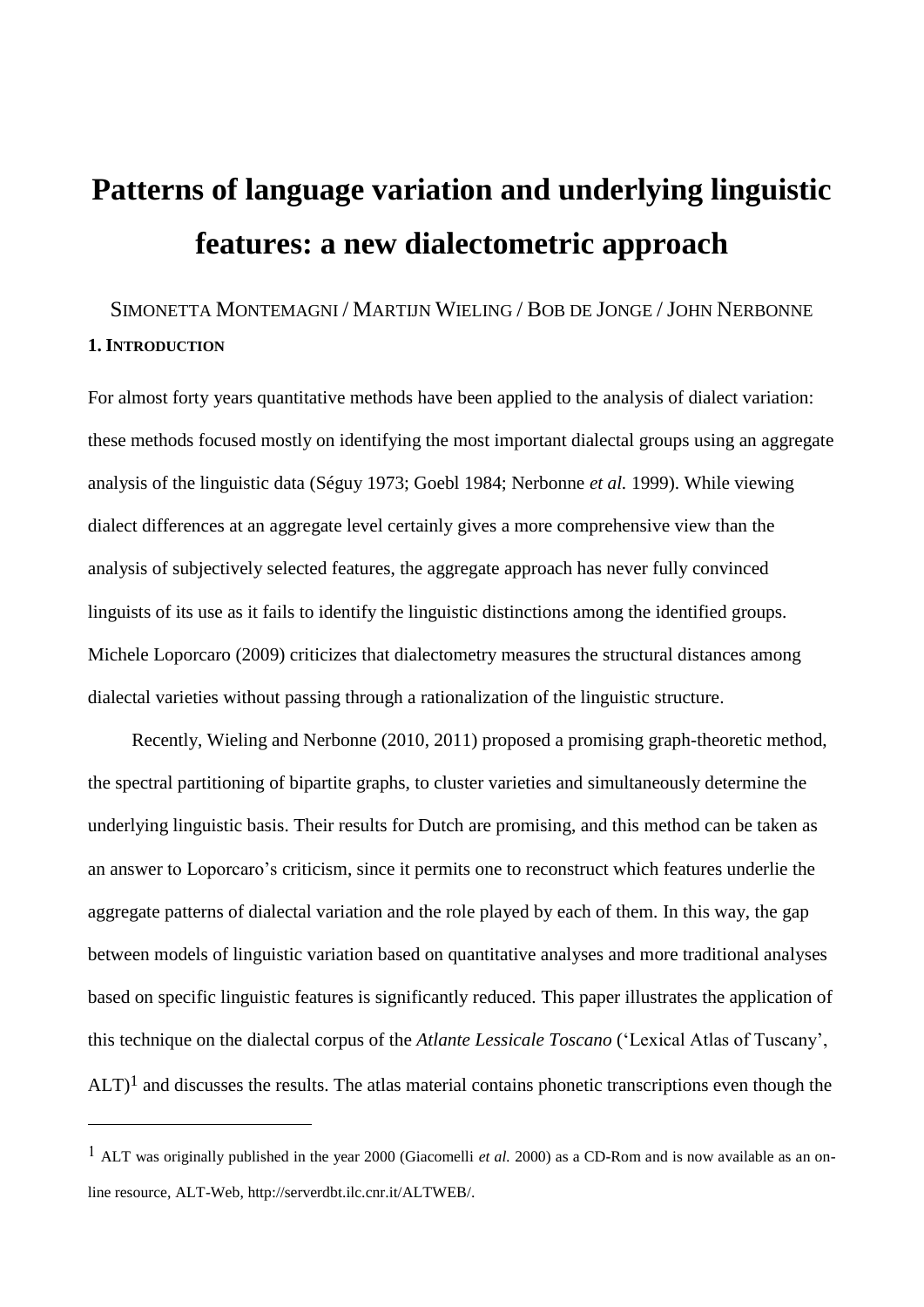published atlas documents lexical variation. Our analysis focuses on the level of phonetic variation. As documented in Montemagni (2008), this is the level for which an aggregate analysis of the ALT dialectal corpus has provided divergent results compared to the analyses by Giannelli (2000) and Pellegrini (1977). Phonetic variation in Tuscany thus provides a particularly challenging case study to test the potential of this new analysis technique.

Two additional contributions of this paper are technical: first, we weight sound correspondences by their frequency in order to emphasize more common correspondences, and second, we introduce a means of tracking correspondences in their phonetic context. As sound changes are recognized to be conditioned by phonetic context, this modification to earlier work should result in detection that is not only more sensitive, but also linguistically better founded.

#### **2. THE DATA SOURCE**

1

## 2.1. The *Atlante Lessicale Toscano*

The ALT is a regional linguistic atlas focusing on dialectal variation throughout Tuscany, a region where both Tuscan and non-Tuscan<sup>2</sup> dialects are spoken. ALT interviews were carried out in 224 localities of Tuscany, with 2193 informants selected with respect to a number of parameters ranging from age and socio-economic status to education and culture, on the basis of a questionnaire of 745 items designed to elicit mainly lexico-semantic variation.

In ALT, each dialectal item is assigned different levels of representation organized in layers of progressively decreasing detail going from phonetic transcription (as recorded by fieldworkers) to different levels of orthographic representations eventually abstracting away from details of the speakers' phonetic realization (Cucurullo *et al.* 2006). For this study, we focused on the phonetic

<sup>2</sup> This is the case for dialects in the north, namely Lunigiana and small areas of the Apennines (so-called Romagna Toscana), which belong to the group of Gallo-Italian dialects.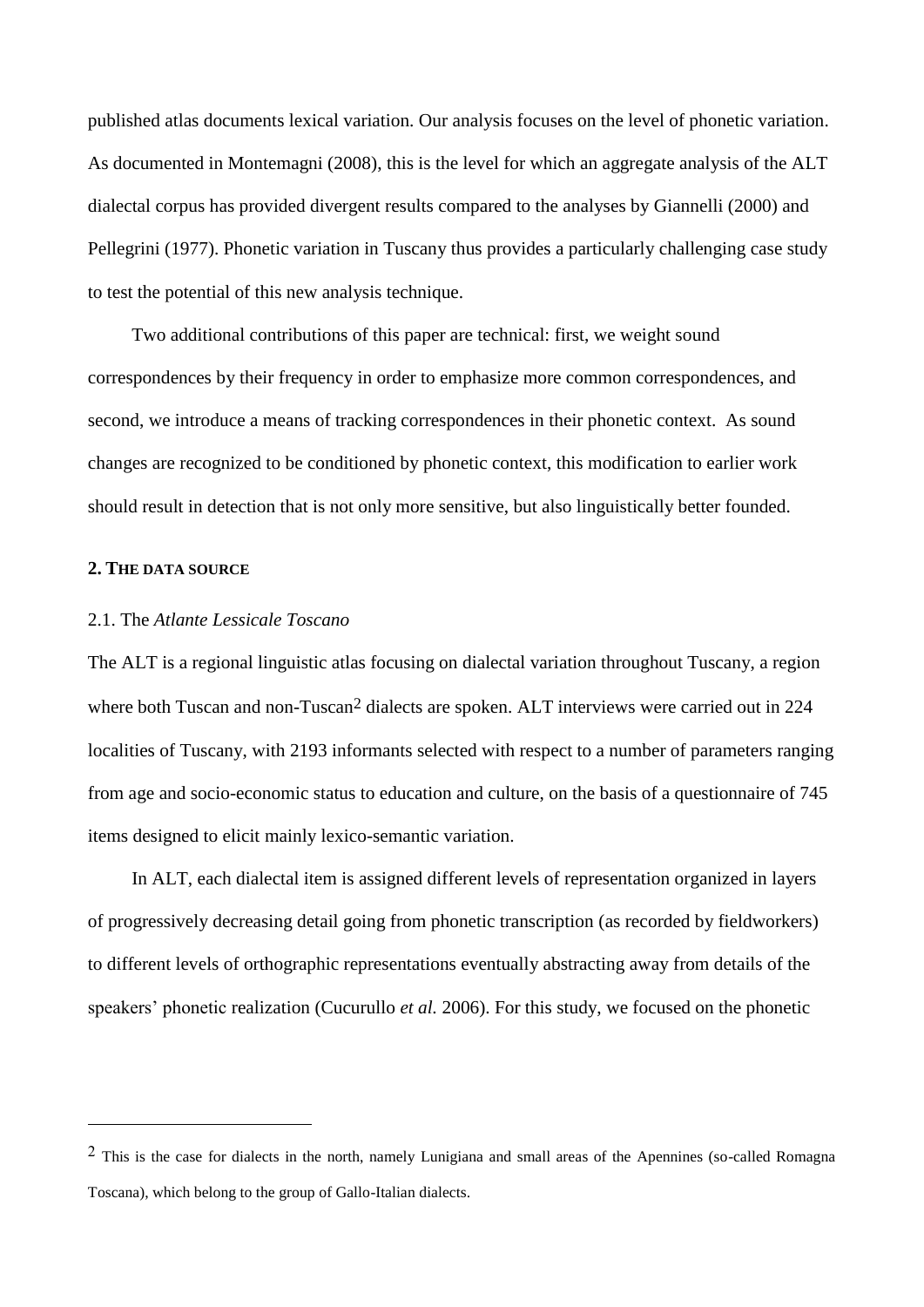transcription3 and normalized representation levels where the latter is meant to abstract away from phonetic variation within Tuscany. At this level, neutralization is only concerned with phonetic variants resulting from productive phonetic processes (e.g. variants involving spirantization or voicing of plosives like  $/t$ , as in [skja't[;a $\theta$ a] and [skja't[;a $\theta$ a]), while it does not deal with morphological variation (both inflectional and derivational) nor unproductive phonetic processes. The alignment of the different representation levels was exploited to automatically extract all attested phonetic variants (henceforth, PV) sharing the same normalized form (henceforth, NF). Due to the features of the normalized representation level, we can be quite sure that phonetic patterns of variation emerging from the analysis of PVs of the same NF document only genuine phonetic processes, without interference from any other linguistic description level (e.g. morphology).

# 2.2. Building the experimental dataset

<u>.</u>

In this study, ALT dialectal data were used in a quite peculiar way, namely as a corpus: i.e. we did not start from a predefined set of questionnaire items specifically designed to investigate the geographic distribution of phonetic features, but rather from the set of the attested ALT lexical items, which were elicited from informants for quite different (mainly, lexico-semantic) purposes. By using atlas data as a corpus, the problem of inherently subjective feature selection is significantly reduced, thus providing a more "realistic" linguistic signal (Szmrecsanyi, to appear). On the other hand, by using atlas data as a corpus one of the main advantages usually ascribed to atlas-based studies, namely the areal coverage of dialectal items, can no longer be taken for granted. To overcome this potential problem, in the selection of NFs we enforced a minimal areal coverage threshold (see below).

 $3$  The phonetic alphabet used in the ALT project was a geographically specialized version of the "Carta dei Dialetti Italiani" (CDI) transcription system. For this study, the whole ALT corpus of phonetically transcribed data was converted following the International Phonetic Alphabet (IPA) notation.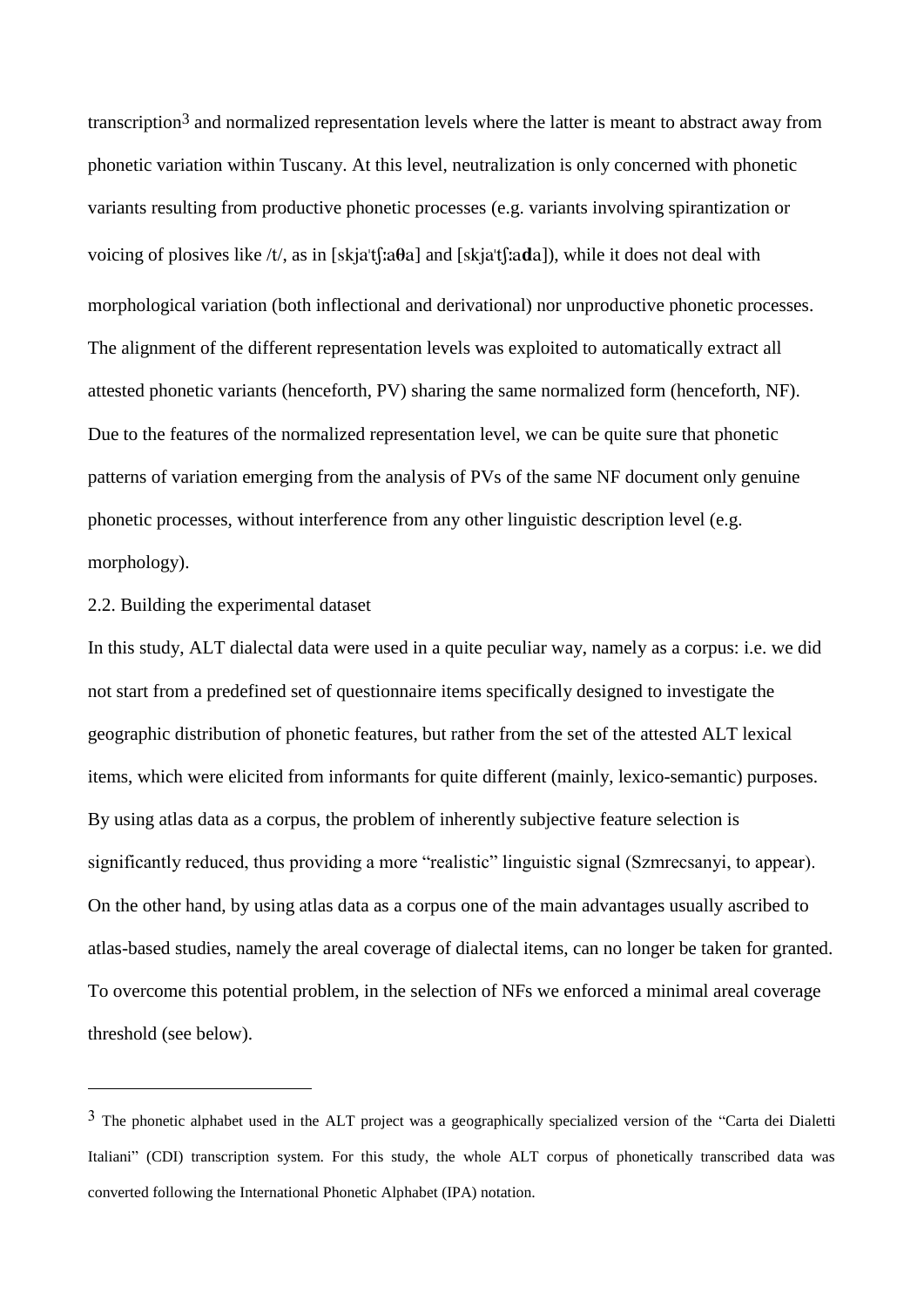In particular, we focused on the phonetic variants of NFs which were selected from the ALT dialectal corpus on the basis of both linguistic and geographical criteria. With respect to syntax only nouns and adjectives were selected,<sup>4</sup> both as single words and multi-word expressions.<sup>5</sup> Phonetic variability represented the other linguistic criterion on the basis of which data selection was carried out: all NFs were selected which showed a number of phonetic variants ranging between a minimum of 5 and a maximum of 34 (in ALT, this is the maximum number of PVs attested for the same NF). Geographical criteria included: i) the areal coverage of selected NFs, which we required to be  $\geq 100$  (out of 224) locations; ii) the locations investigated which included all 213 (out of the 224) locations where Tuscan dialects are spoken. The resulting experimental dataset was composed of 444 NFs (corresponding to 4.64% of the whole set of diatopically varying NFs), for a total of 502,799 phonetic variant tokens.

In order to test the representativeness of the selected sample of 444 NFs with respect to the whole set of NFs having at least two PVs attested in at least two locations (used in Montemagni 2008), we measured the correlation between overall phonetic distances and phonetic distances focusing on the selected sample which turned out to be very high  $(r = 0.994)$ . We can thus conclude that the selected sample can be usefully exploited to reliably study the patterns of phonetic variation in Tuscany.

Since in the proposed analysis method (see Section 3.1) PVs recorded in each location are compared with those attested in a reference variety, the experimental dataset also included the phonetic realization of the selected NFs in standard Italian.

<sup>&</sup>lt;sup>4</sup> As in ALT verbal answers are represented by different inflected forms not always explicitly marked, verbs were excluded from the experimental dataset to prevent potential noise deriving from verbal morphology.

<sup>5</sup> Note that selected multi-word expressions were represented by "frozen" word combinations, not showing variability due to the insertion/deletion of constituents.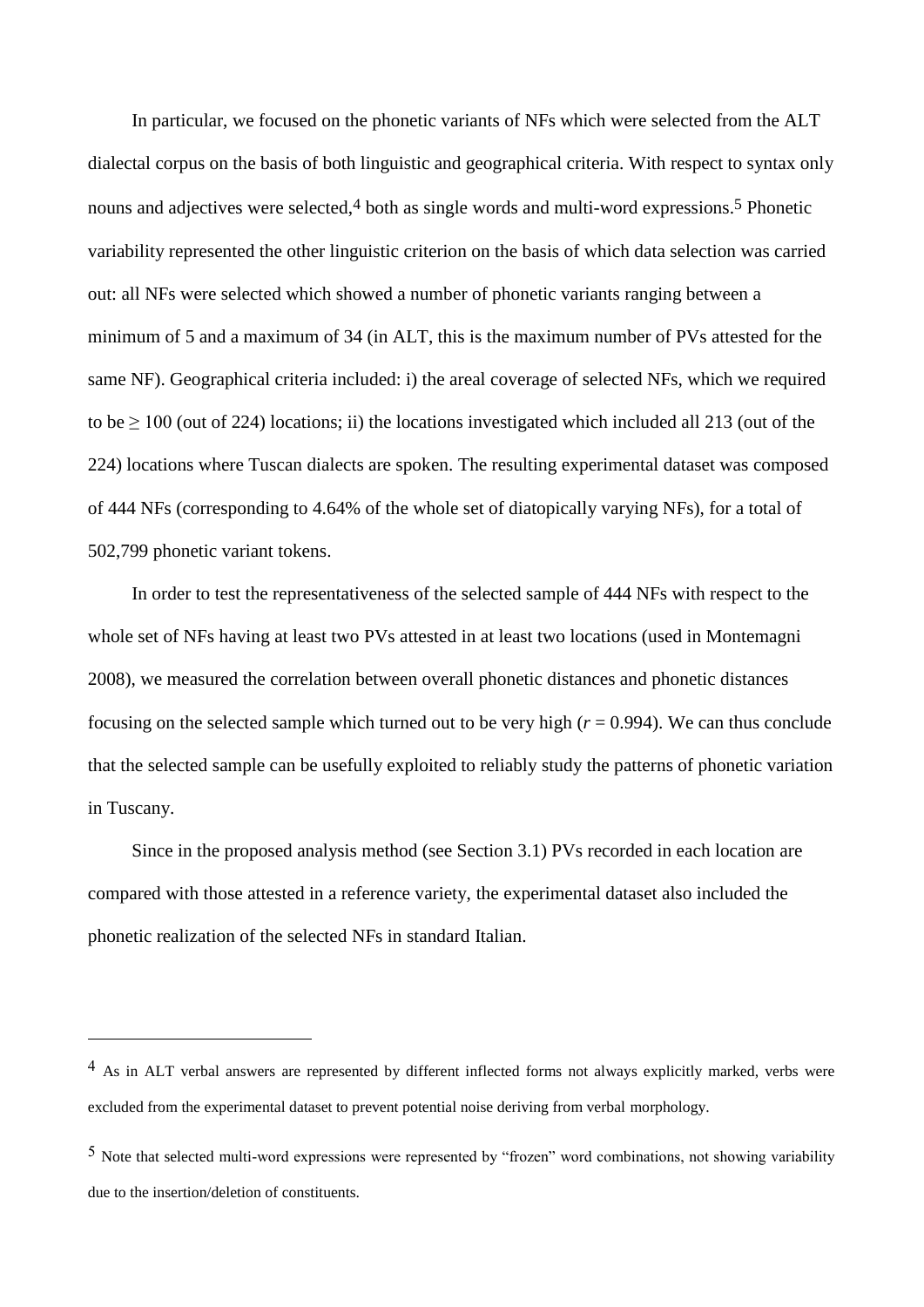## **3. METHODS**

#### 3.1. Extracting sound correspondences

Every variety as attested in a given location is described in terms of the realizations of a given phonetic segment with respect to a reference variety (i.e. standard Italian). Attested phonetic realizations are encoded in terms of sound correspondences (SCs) linking the dialectal allophone with its realization in the reference variety.

SCs are obtained by aligning the phonetic variants of a NF in a variety with its reference realization (standard Italian) on the basis of an adapted Levenshtein algorithm (Levenshtein 1965). The regular Levenshtein algorithm aligns two strings by minimizing the number of insertions, deletions and substitutions necessary to transform one string into the other. For example, the Levenshtein distance between the standard and dialectal realizations of *birignoccolo* "swelling" is 3, since we need three operations (one deletion, one substitution and one insertion) as shown below.

| Standard Italian b i r i jn: 5 k: 0 l 0 |  |  |                |  |  |  |  |
|-----------------------------------------|--|--|----------------|--|--|--|--|
| Valle Dame b i r n b k w o l o          |  |  |                |  |  |  |  |
|                                         |  |  | D <sub>S</sub> |  |  |  |  |

Instead of the simple Levenshtein algorithm, we used a more sensitive version based on Pointwise Mutual Information (Church and Hanks, 1990), which uses automatically determined phonetic distances to increase the quality of the alignments (for more details see Wieling *et al.* 2009; Wieling and Nerbonne, accepted).

Since for each location investigated there was a socio-demographically differentiated group of informants potentially giving rise to multiple responses, we represented the variety with the most frequent phonetic variant of each selected normalized form.

The PV alignments exemplified above are used to identify SCs. We focus on phonetic correspondences involving non-identical segments and insertions and deletions, as these are most interesting. We also ignore SCs occurring infrequently (in fewer than 25 varieties) in a single word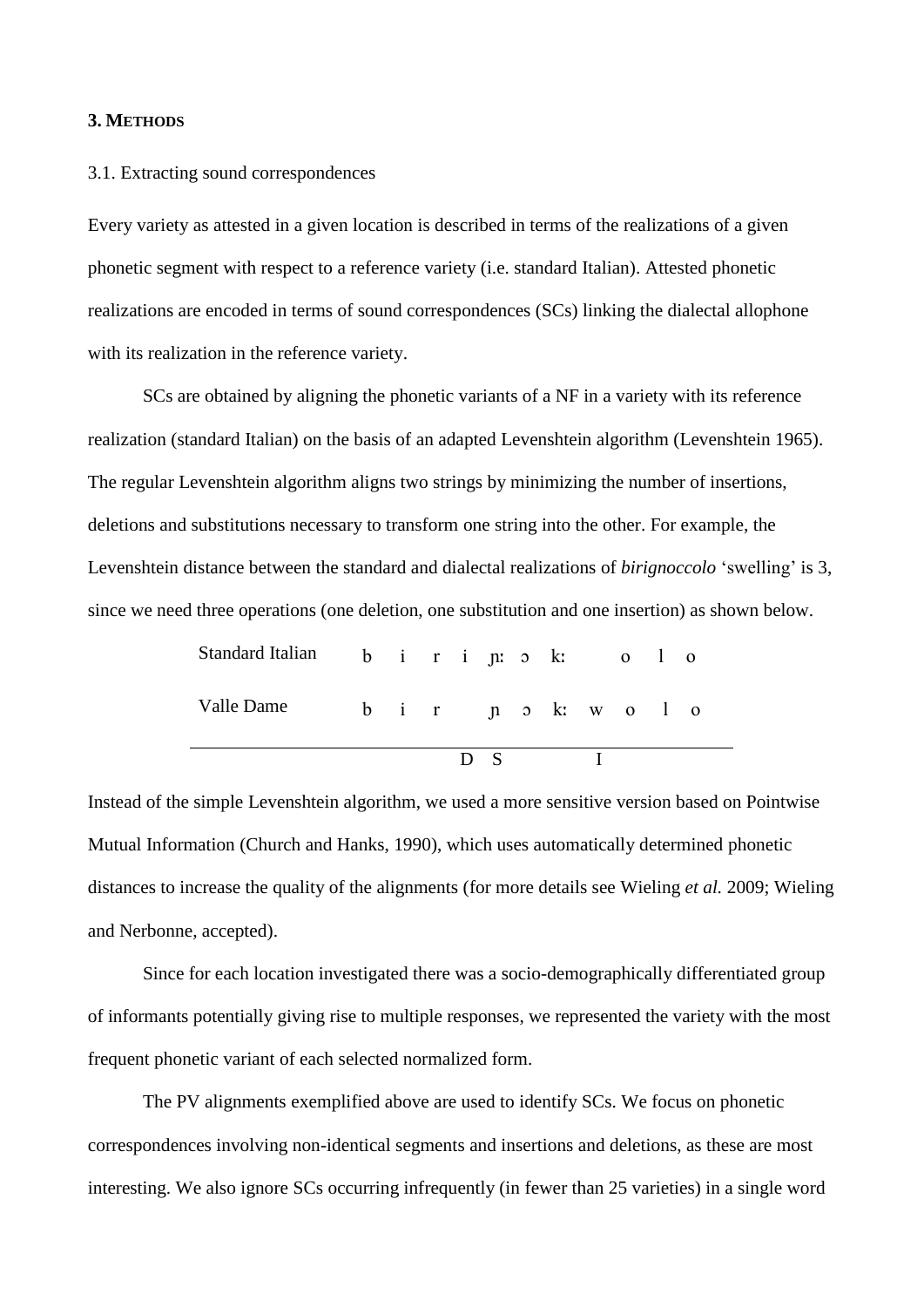only. 6 Due to the fact that in the ALT dataset the same SC could originate from different phonetic processes, we decided to enrich their representation with contextual information, i.e. for each SC we also identify the left and right (single segment) context. As context, we only distinguish consonants, vowels, semi-vowels, a gap (in the case of an insertion or a deletion) and the word boundary (for the initial and final segment of a word). For instance, the SC  $\left[\frac{n!}{\pi}\right]$  in the example above is recorded as V[n:]V#G[n]V indicating that there are vowels to the left and right of [n:] and that there is a vowel to the right and a gap to the left of  $[n]$ .

As the next step, we count how frequently each contextualized SC occurs in every variety. We normalize these frequencies by dividing by the number of words, as not all words are attested in every variety. The normalized frequencies are stored in a matrix, exemplified below, where the rows represent the varieties and the columns represent the distinct SCs (including context).

|           | V[tʃ]V#V[ʃ]V | _[b]V#_[bː]V | V[t]]V#V[3]V |
|-----------|--------------|--------------|--------------|
|           |              |              |              |
| Anghiari  | 0.0845       | 0.0000       | 0.0000       |
| Antignano | 0.1671       | 0.0112       | 0.0000       |
| Arni      | 0.0049       | 0.0000       | 0.0191       |
| Bibbona   | 0.1646       | 0.0127       | 0.0000       |
| Chianni   | 0.0772       | 0.0054       | 0.0000       |

This matrix is used as input for the spectral partitioning method to obtain the clustering of varieties together with their characteristic SCs.

3.2. Clustering SCs and varieties simultaneously

<sup>6</sup> This follows from the fact that we wanted to avoid using noisy SCs originating from lexically driven processes, e.g. assimilation.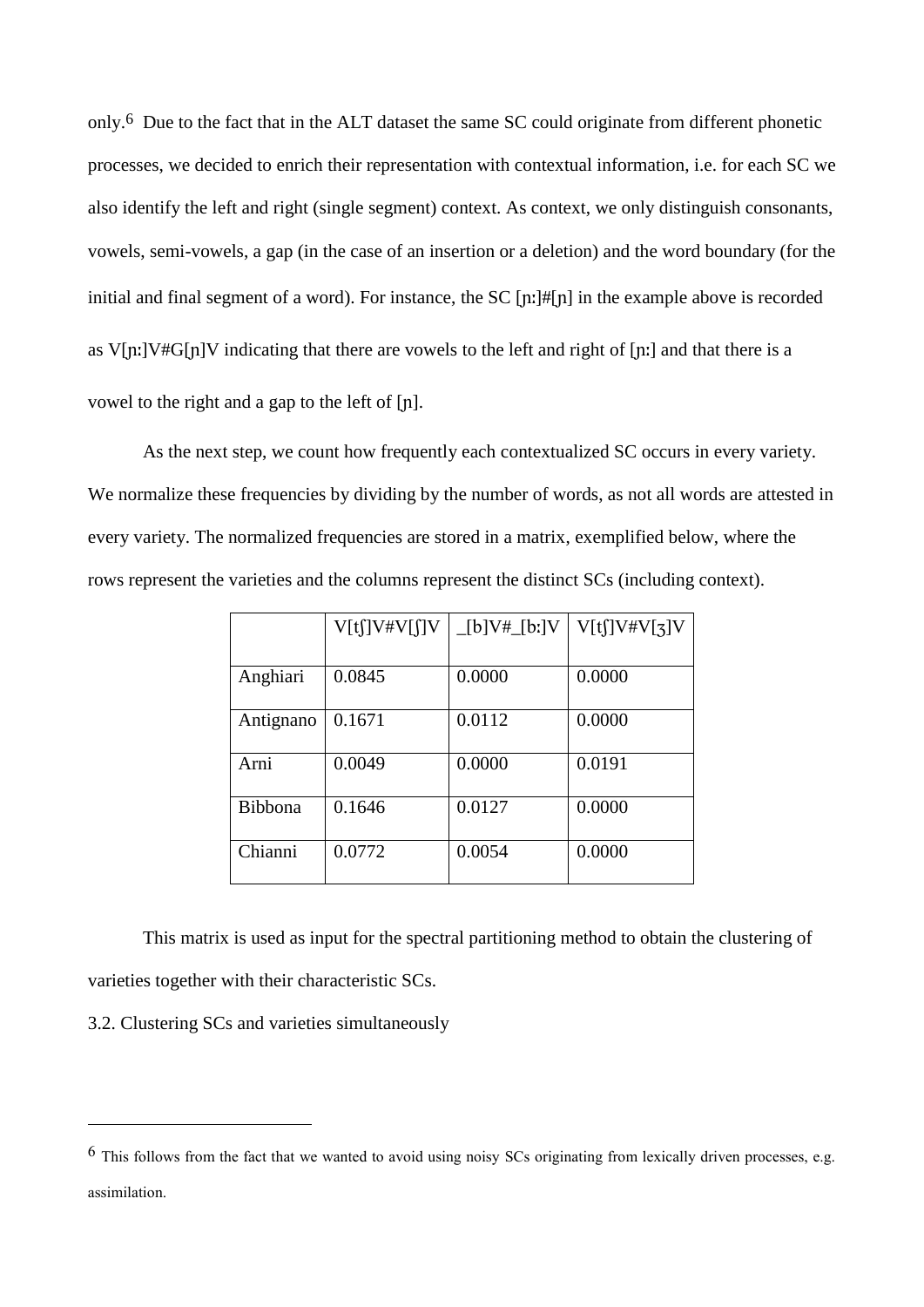The method we use to *simultaneously* identify the geographical clusters in the dataset as well as their characteristic phonetic features is called the hierarchical spectral partitioning of bipartite graphs (Wieling and Nerbonne, 2010). A bipartite graph is a graph which has two sets of vertices (representing varieties and SCs) and a set of edges connecting vertices from one set to the other set (each edge represents the occurrence of a SC in a variety). Hierarchical spectral partitioning refers to the hierarchical clustering method, which is based on calculating the singular value decomposition of the input matrix. For reasons of brevity, we refer to Wieling and Nerbonne (2010) for the mathematical explanation of the method.

Wieling and Nerbonne (2010) used a binary variety  $\times$  sound correspondence matrix where only the presence or absence (of the correspondence in the variety) was stored (based on a frequency threshold to reduce the effect of noise). The disadvantage of this approach is that there is no distinction possible between high and low frequency phonetic correspondences. In this study, we opted instead to keep the normalized frequency values. To ensure that every SC is equally important, we scaled all individual columns between 0 and 1. After applying the hierarchical spectral partitioning method to the scaled input matrix, a hierarchical clustering is obtained where varieties are clustered together with SCs.

3.3. Determining the most important phonetic features for every cluster

As every cluster will contain many varieties and SCs, and we are interested only in the most important phonetic features for every geographical cluster, we need a method to distinguish the most important SCs. Following Wieling and Nerbonne (2011), we define the importance of a SC in a cluster as a linear combination of two measures, distinctiveness and representativeness.

The representativeness of a SC measures how frequently the SC occurs within the cluster. E.g., if there are ten varieties in the cluster and the sum of the normalized frequencies equals 4, the representativeness equals 0.4 (4 divided by 10).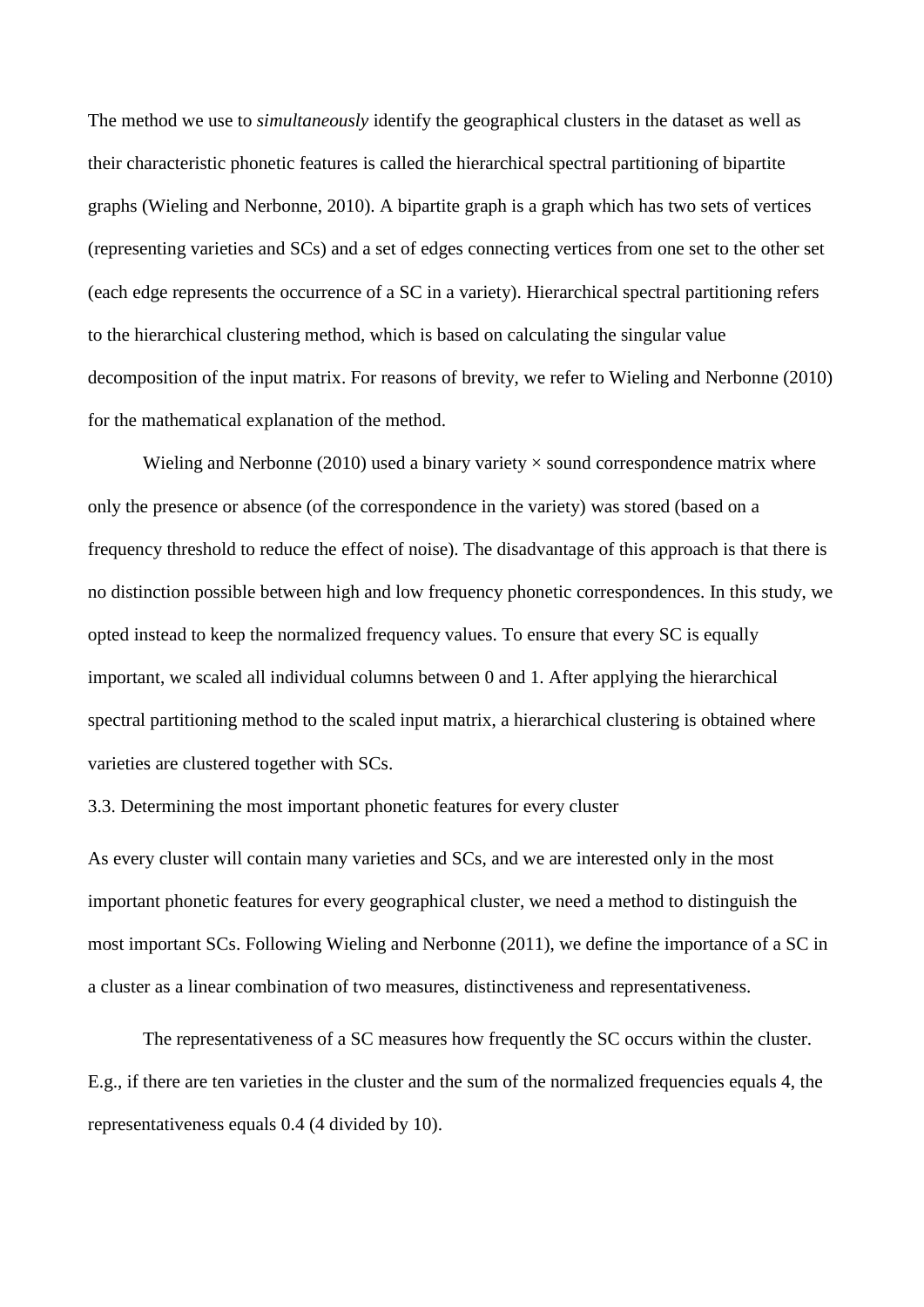The distinctiveness of a SC measures how frequently the SC occurs within a cluster as opposed to outside of the cluster, taking the relative size of the cluster into account. E.g., if the SC does not occur outside of the cluster, the distinctiveness is 1 (the phonetic correspondence perfectly distinguishes the cluster from the rest), no matter how large the cluster. Alternatively, if a cluster contains 50% of the varieties and 50% (or less) of the total sum of the normalized frequencies, the distinctiveness is 0 (the phonetic correspondence does not distinguish the cluster at all).

The values of distinctiveness and representativeness range between 0 and 1. Normally representativeness and distinctiveness are averaged to obtain the importance score for every SC (higher is better), but it is also possible to assign different weights to representativeness and distinctiveness. When the input matrix contains many phonetic features which occur almost everywhere, representativeness will be very high for these (non-informative) features. In that case it makes sense to weight distinctiveness more heavily than representativeness. Alternatively, if there are many very infrequent SCs, the distinctiveness of these (non-informative) SCs will be very high. In that case, it makes sense to weight representativeness more heavily than distinctiveness. As our matrix contained many infrequent SCs, we weighted representativeness twice as heavily as distinctiveness in this study.

#### **4. RESULTS**

In this section, we report the results of applying the hierarchical spectral partitioning method to the selected ALT dataset. The results obtained are based on 208 SCs extracted from the analysis of the PVs of 444 NFs. By classifying the SCs extracted according to the type of phonetic segments involved, it turns out that Tuscan phonetic variation is mainly concerned with consonants: i.e. 70% are consonantal SCs against 25% which are vocalic and 5% which involve semi-vowels.

#### 4.1. Geographical results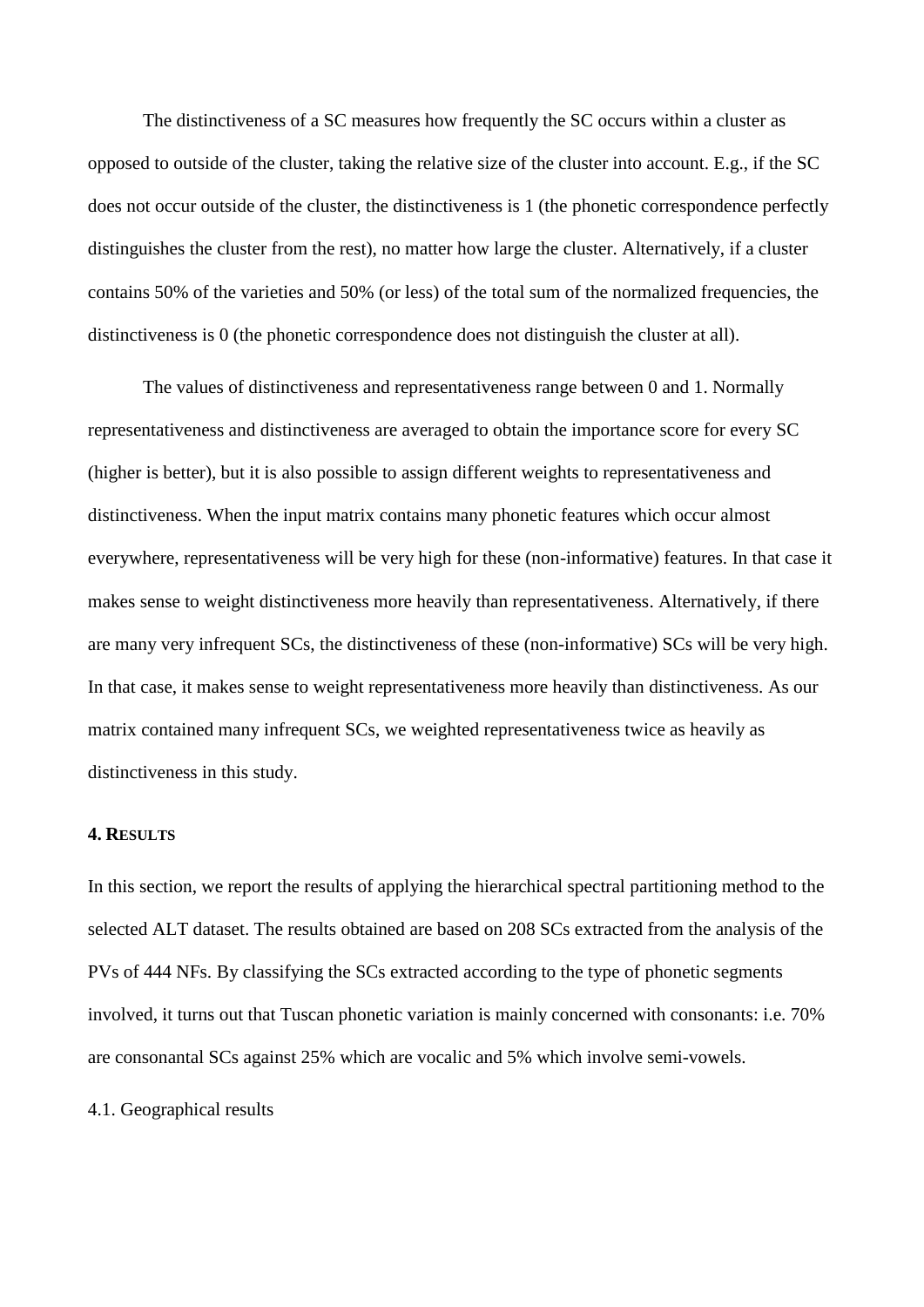In Figure 1, the map on the left shows the geographic visualization of the clustering of Tuscan varieties into six groups, whereas the map on the right provides a more detailed view of the core cluster showing its further subdivisions7.



The map on the left shows a macro-picture of Tuscan dialects where the phonetic areas identified are arranged in an onion-like shape built around a big central area covering the province of Florence and propagating in different directions, towards south (in the province of Siena), east (in the province of Arezzo) and west (covering the provinces of Prato, Pistoia, Lucca up to most part of Pisa and Livorno). Around this central area, there is an external layer within which smaller distinct areas can be clearly detected.<sup>8</sup> If we turn to the map on the right, it can be seen that the core area has been further subdivided following the onion-like pattern depicted above (the outer area is

<sup>7</sup> We also identified a further subdivision of the other largest cluster of the map on the left; this is not shown here, due to the difficulty of visualizing it adequately within the same map.

<sup>8</sup> In spite of the fact that in this study we are focusing on Tuscan dialects only, these smaller varieties can be seen as transition zones strongly influenced by either northern or central dialects.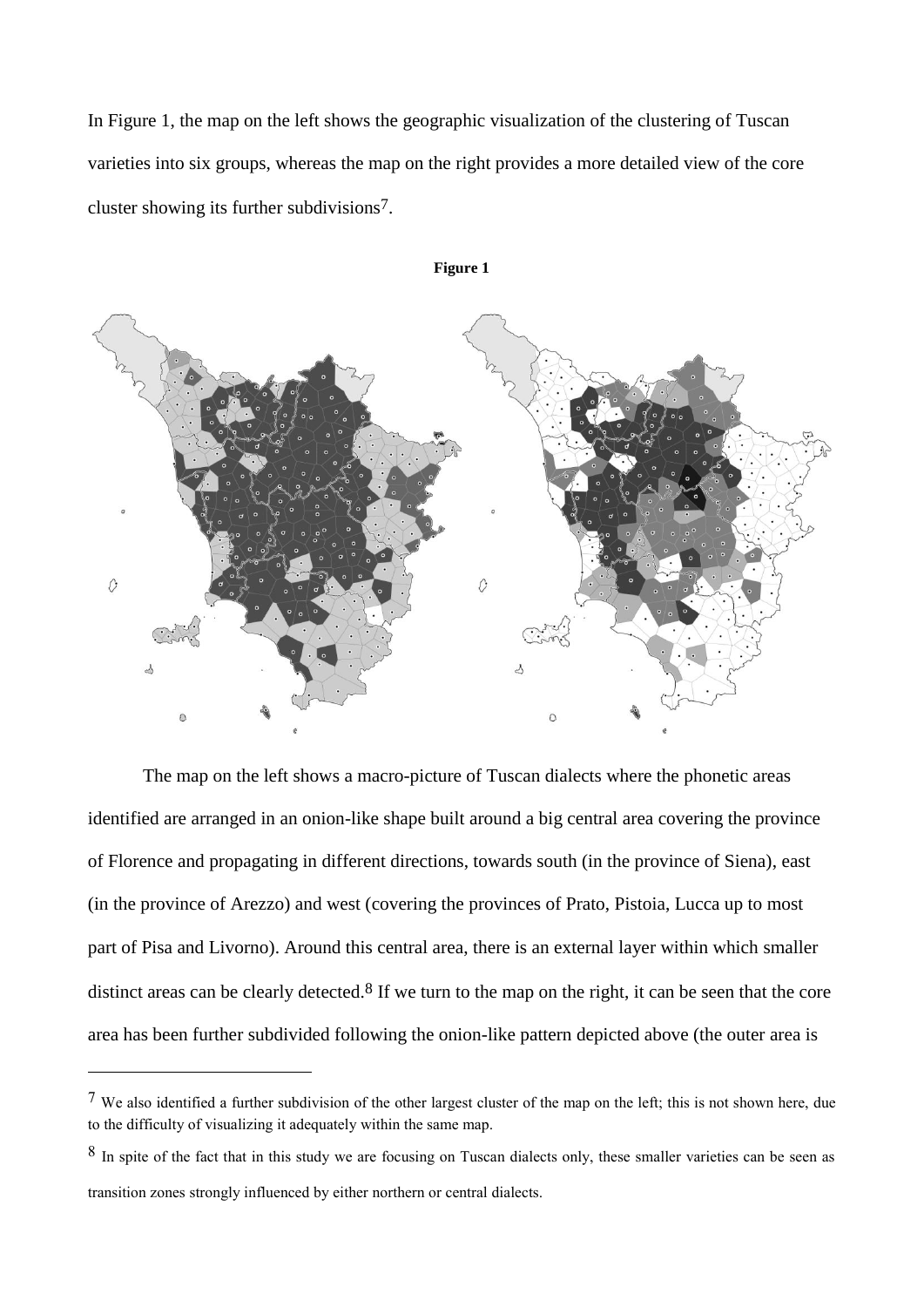ignored, and colored white), i.e. a new intermediate layer has appeared between the external layer and the core: a new core covers a more restricted area revolving around Florence and expanding in all directions, in particular west and south.

The phonetic areas identified follow the pattern reported in Montemagni (2007, 2008), but they differ from the analyses by Pellegrini (1977) and Giannelli (2000). In particular, by comparing this result with the subdivision of Tuscan dialects by Pellegrini (1977) which is mainly based on the distribution of phonetic phenomena, it is interesting to note that the dialects from a) the Florentine area (Fiorentino), b) the Siena area (Senese) and c) the western areas (Pisano-Livornese) cannot be clearly identified in Figure 1. Similar considerations apply to the classification of Tuscan dialects by Giannelli (2000), which unlike Pellegrini"s is based not only on phonetic and phonemic features but also on morpho-syntactic and lexical ones.

#### 4.2. Linguistic results

For what concerns the underlying linguistic features, let us first focus on the dialectal clusters in the left map. The SCs underlying the core area in the left map cover different phonetic phenomena: more than half of the segment pairs (i.e. 22 out of 36) correspond to spirantization phenomena involving both voiceless and voiced stops /p t k b d q/ as well as /v/ in different contexts and with different outcomes, e.g.: the SC  $[d] \# [\delta]$  occurring in the contexts V[\_]V#V[\_]V, V[\_]C#V[\_]C and  $\Box$   $[V^{\#}$   $\Box$   $V$  as in ['proda] vs ['proda], [pa'drino] vs [pa'drino], [fa'rina 'dolt[e] vs [fa'rina 'dolt[e] respectively; or the SCs V[t]V#V[ $\theta$ ]V, V[t]V#V[h]V and V[t]V#V[-]V as in [imbra<sup>1</sup>nato] vs [imbra $'$ na $\theta$ o] or [imbra $'$ na $\theta$ o] or [imbra $'$ nao]. Other highly ranked features are represented by the rhoticism of preconsonantal  $\frac{1}{a}$  (as in [albi<sup>t</sup>kok:a] vs [arbi<sup>t</sup>kok:a]) and phonotactic lengthening in word initial position (as in [a  $'$ **k**azo] vs [a  $'$ **k**azo]). In the external layer, the list of underlying phonetic features is much longer (76 SCs) and more heterogeneous. Among the top features we note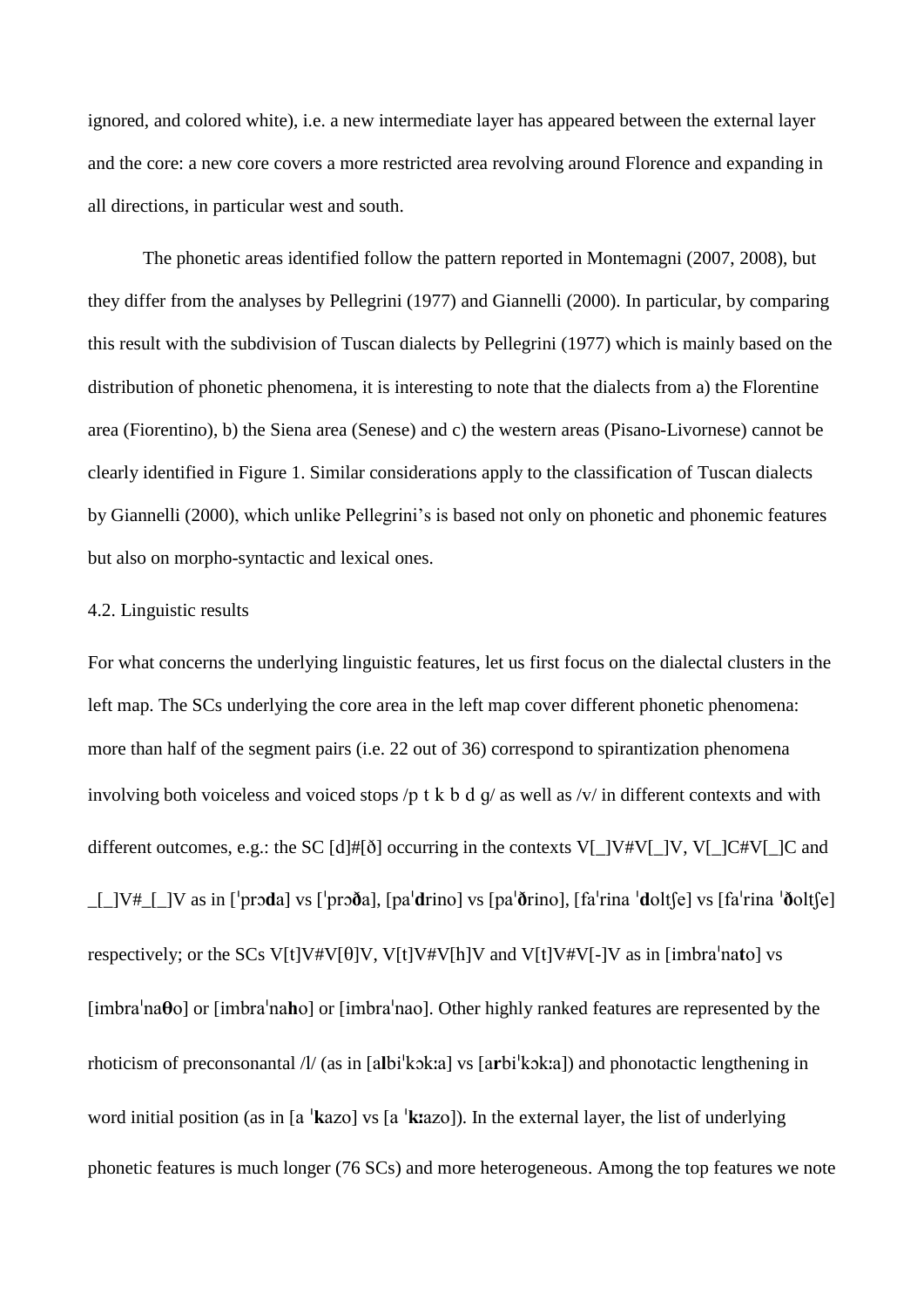SCs corresponding to: spirantization phenomena involving the voiceless velar stop  $/k/$ (characterized by a stronger but still spirant realization, as in [albi<sup>'</sup> $k$ ok:a] vs [albi<sup>'</sup> $x$ ok:a]) and the affricates /tf/ and /dʒ/ (e.g. [ $'$ atfino] vs [ $'$ afino]); affrication of postconsonantal /s/ > /ts/ in both word internal and word initial positions (e.g. [al  $\text{'sole}$ ] vs [al  $\text{'toole}$ ]); lengthening/shortening phenomena involving consonants (e.g. [a<sup>t</sup> $beta$ ] vs [a<sup>t</sup> $beta$ ]); and voicing of intervocalic stops (e.g.  $[$ <sup>'</sup>ape] vs  $[$ 'abe]). The minor clusters appear to correspond to transition varieties, characterized by quite peculiar features, involving both vowels and consonants (this was not the case for the major clusters where most of the features were consonantal): e.g.  $[a^{\dagger} \text{beta}]$  vs  $[a^{\dagger} \text{beta}]$ ,  $[d\text{i}^{\dagger} \text{alpha}]$  vs  $[di$ <sup>'</sup> $t$ **e** $]$ <sub>c</sub> etc.

Let us turn now to the clusters of the map on the right subdividing the core area of the map on the left. The set of SCs characterizing the new and more restricted core has to do with the spirantization of both voiceless and voiced stops with a main difference with respect to the features underlying the core in the map on the left: SCs involving the voiced stops  $\beta$  d q are all assigned a much higher rank, whereas SCs including voiceless stops play a minor role and are restricted to  $/p$  t only. Around the new core, there is a cluster characterized by the spirantization of the voiceless stops /p t/ and the affricate /t[/; close to it, there is a smaller cluster also characterized by the spirantization of  $/p$  t. A further cluster identified, covering marginal areas of the just described clusters, is mainly characterized by the spirantization of the voiceless stop  $/k/$  (with the  $/h/$ outcome).

The overall picture can be summarized as follows: in the map on the right, the core area is characterized by the spirantization of both voiced and voiceless plosives with a higher salience assigned to the former. In the other layers, spirantization phenomena are progressively restricted to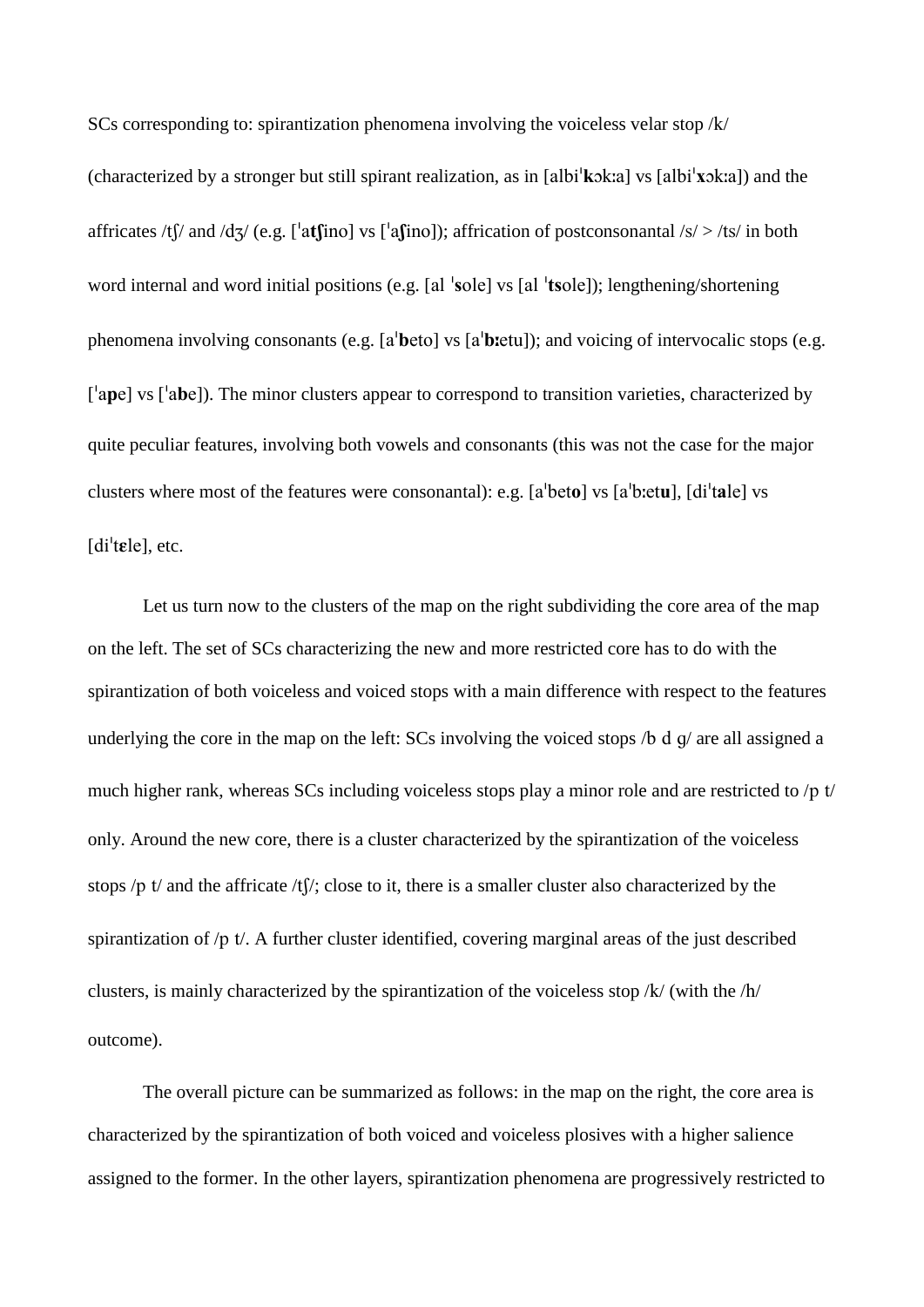voiceless plosives, with only  $/k$  being involved in the external layer: by gradually moving away from the core, we first observe clusters characterised by SCs involving  $/p$  t, then by  $/k$  with progressively less spirant outcomes (i.e.  $[h]$  and then  $[x]$ ).



**Figure 2**

In order to assess the reliability of the features identified, consider now the geographic distribution of SCs instantiating spirantization phenomena. In the maps in Figure 2, the frequency of occurrence of each SC class is represented in terms of increasing darkness: areas characterized by a higher frequency are colored with dark grays, whereas the reverse holds for less frequent features. The map on the left focuses on phonetic segment pairs including  $/p$  t  $k/$  in the reference and its spirant counterpart on the dialectal side, whereas the map on the right focuses on pairs including  $/6$  d  $q/$  in the reference. It can be observed that achieved results with the whole dataset are in line with the maps in Figure 2 showing the distribution of voiceless and voiced spirantization respectively. The core area is characterised by the spirantization of both voiceless and voiced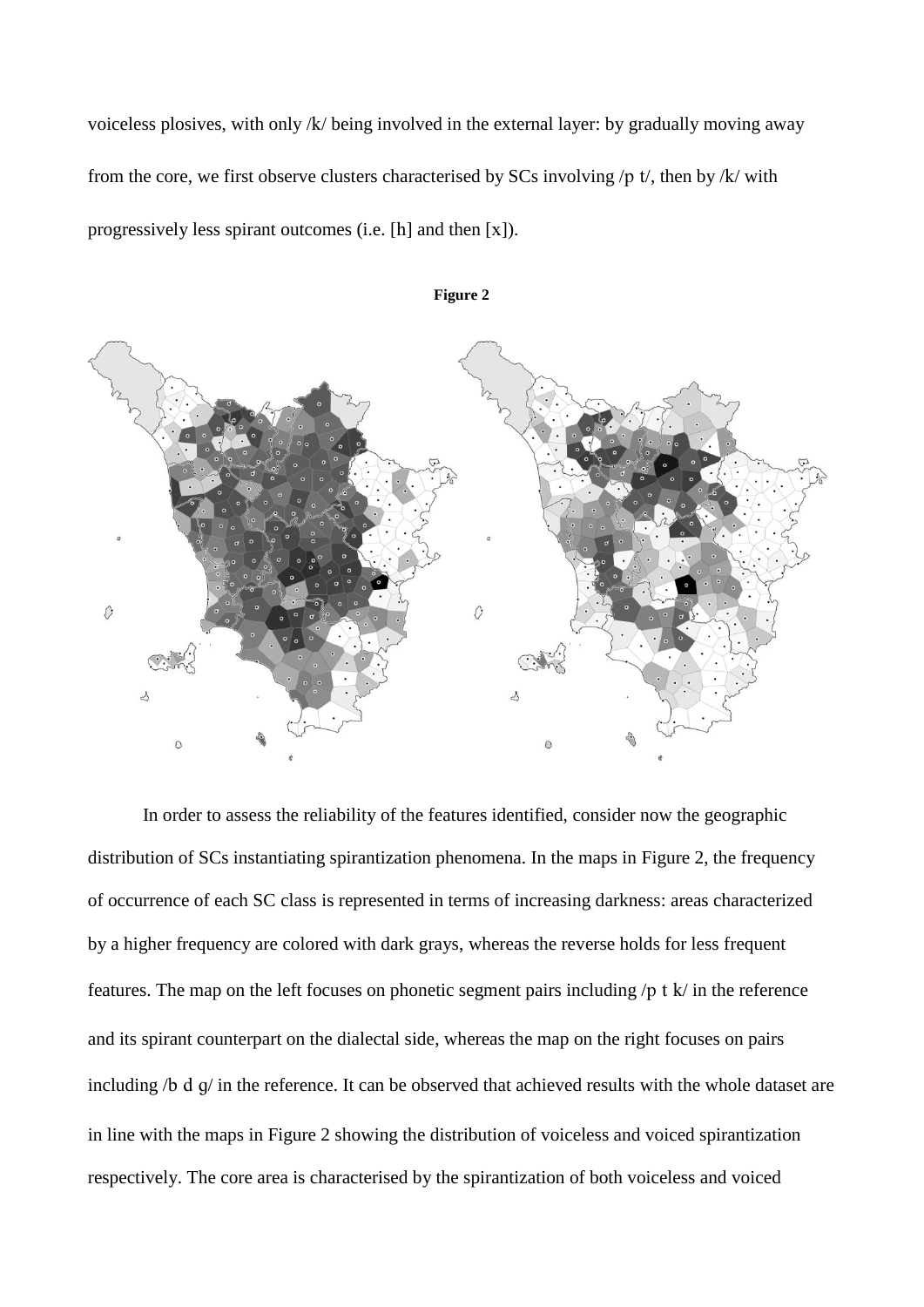plosives, whereas in the further layers spirantization phenomena are restricted to voiceless ones only.

From this global analysis of the phonetic features underlying the identified dialectal clusters, we can claim that on the basis of the selected dataset patterns of phonetic variation in Tuscan dialects appear to be mainly due to spirantization phenomena, which originally arose in Florence and spread rapidly in different respects: geographically, by spreading from Florence in all directions, especially southward and westward; and phonologically, by originally involving the velar stop  $/k$ , then /p t/ up to the voiced stops /b d q/.

#### **5. CONCLUSION**

In this paper we illustrated the application of the hierarchical spectral partitioning of bipartite graphs technique on the ALT dialectal corpus and discussed the results. The contribution of this study is twofold. From the point of view of Tuscan dialectology, it helps gain insight into the nature of phonetic variation in Tuscany, by simultaneously providing a classification of dialectal varieties and their underlying linguistic basis. Obviously, these results need further investigation in different directions. First, it would be interesting to enlarge the dataset to check whether identified variation patterns and underlying features change and to what extent; achieved results for what concerns spirantization phenomena should be analysed in the light of the primary texts on the topic of Gorgia Toscana (Giannelli and Savoia, 1978, 1980). Second, due to the simultaneous diatopic and diastratic characterisation of the ALT data, it would be interesting to extend this study by considering socioeconomical factors playing a role in the phonetic variation process as well. Experiments are currently being carried out by using Latin as a reference language, instead of standard Italian. On the technical side, this study gave us the opportunity to design a contextualised representation of SCs resulting in a better founded analysis of underlying phonetic features and to explore the role of frequency of phonetic features in the study of dialectal variation.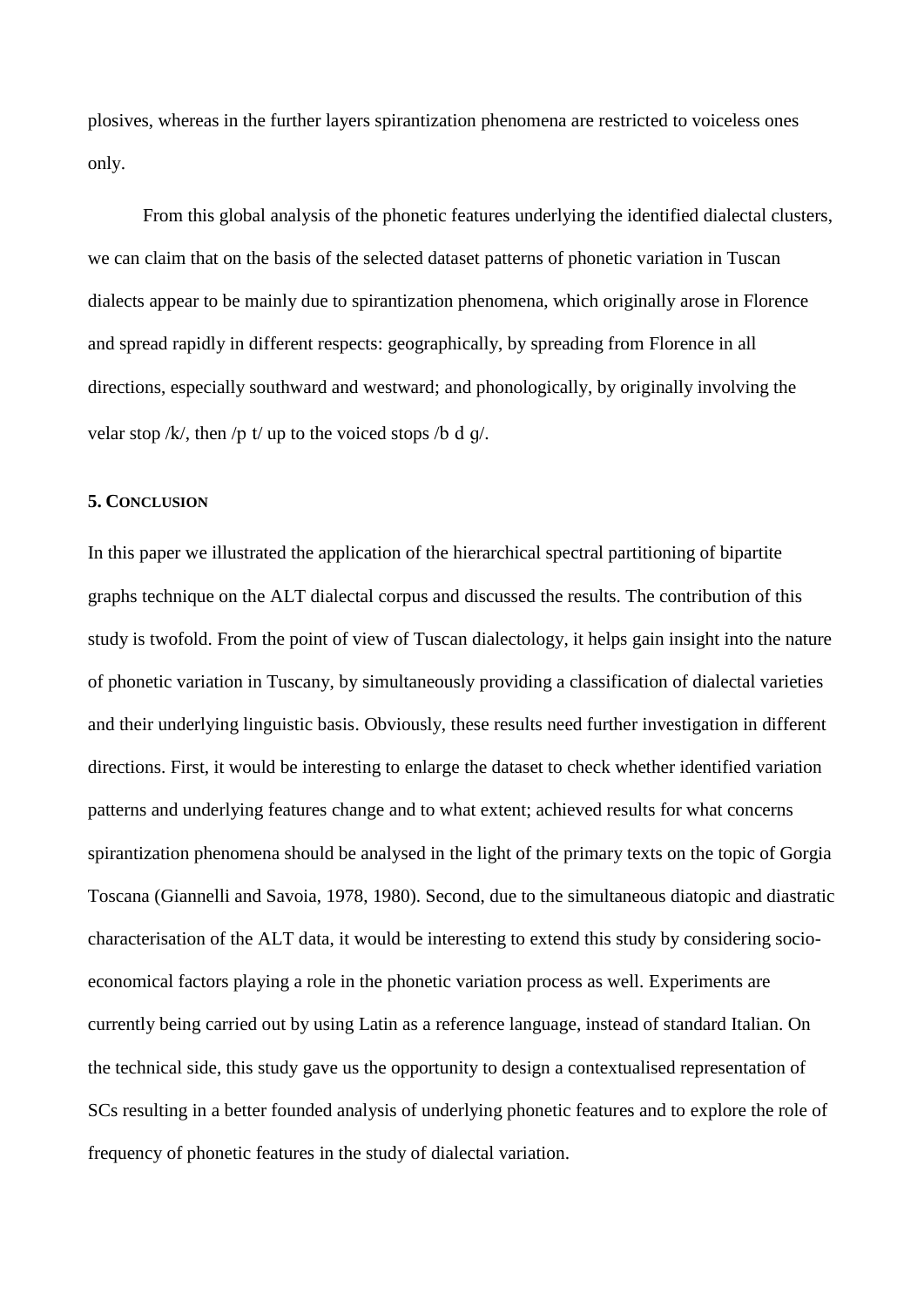#### **Acknowledgements**

The research reported in this paper was carried out in the framework of the Short Term Mobility program of international exchanges funded by the National Council of Research (CNR, Italy).

#### **Bibliography**

- CHURCH ‒ HANKS 1990 = KENNETH CHURCH ‒ PAUL HANKS, *Word association norms, mutual information, and lexicography*, in «Computational Linguistics», 16 (1), 1990, pp. 22-29.
- CUCURULLO *et al.* 2006 = SEBASTIANA CUCURULLO SIMONETTA MONTEMAGNI MATILDE PAOLI

‒ EUGENIO PICCHI ‒ EVA SASSOLINI, *Dialectal resources on-line: the ALT-Web experience*, in Proceedings of the 5th International Conference on Language Resources and Evaluation (LREC-2006), 24-26 May 2006, Genova, Italy, pp. 1846-1851.

LEVENSHTEIN 1965 = VLADIMIR LEVENSHTEIN, *Binary codes capable of correcting deletions, insertions and reversals*, in «Doklady Akademii Nauk SSSR», 163, 1965, pp. 845-848.

GIACOMELLI *et al.* 2000 = GABRIELLA GIACOMELLI - LUCIANO AGOSTINIANI - PATRIZIA BELLUCCI -LUCIANO GIANNELLI - SIMONETTA MONTEMAGNI - ANNALISA NESI - MATILDE PAOLI -EUGENIO PICCHI ‒ TERESA POGGI SALANI (eds.), *Atlante Lessicale Toscano*, Lexis Progetti Editoriali, Roma, 2000.

GIANNELLI 2000 = LUCIANO GIANNELLI, *Toscana*, Pacini Editore, Pisa, 2000 (1976, first edition).

GIANNELLI ‒ SAVOIA 1978 = LUCIANO GIANNELLI ‒ LEONARDO M. SAVOIA, *L'indebolimento consonantico in Toscana (I.)*, in «Rivista Italiana di Dialettologia», Vol. 2, 1978, pp. 23-58.

GIANNELLI ‒ SAVOIA 1980 = LUCIANO GIANNELLI ‒ LEONARDO M. SAVOIA, *L'indebolimento consonantico in Toscana (II.)*, in «Rivista Italiana di Dialettologia», Vol. 4, 1979-80, pp. 38- 101.

- GOEBL 1984 = HANS GOEBL, *Dialektometrische Studien: Anhand italoromanischer, rätoromanischer und galloromanischer Sprachmaterialien aus AIS und ALF*, Tübingen, Niemeyer, 1984.
- LOPORCARO 2009 = MICHELE LOPORCARO, *Profilo linguistico dei dialetti italiani*, Roma-Bari, Laterza 2009.
- MONTEMAGNI 2007 = SIMONETTA MONTEMAGNI, *Patterns of phonetic variation in Tuscany: using dialectometric techniques on multi-level representations of dialectal data*, in P. OSENOVA *et al.* (eds.) *Proceedings of the Workshop on Computational Phonology at RANLP-2007*, 26 September 2007, Borovetz, Bulgaria, pp. 49-60.